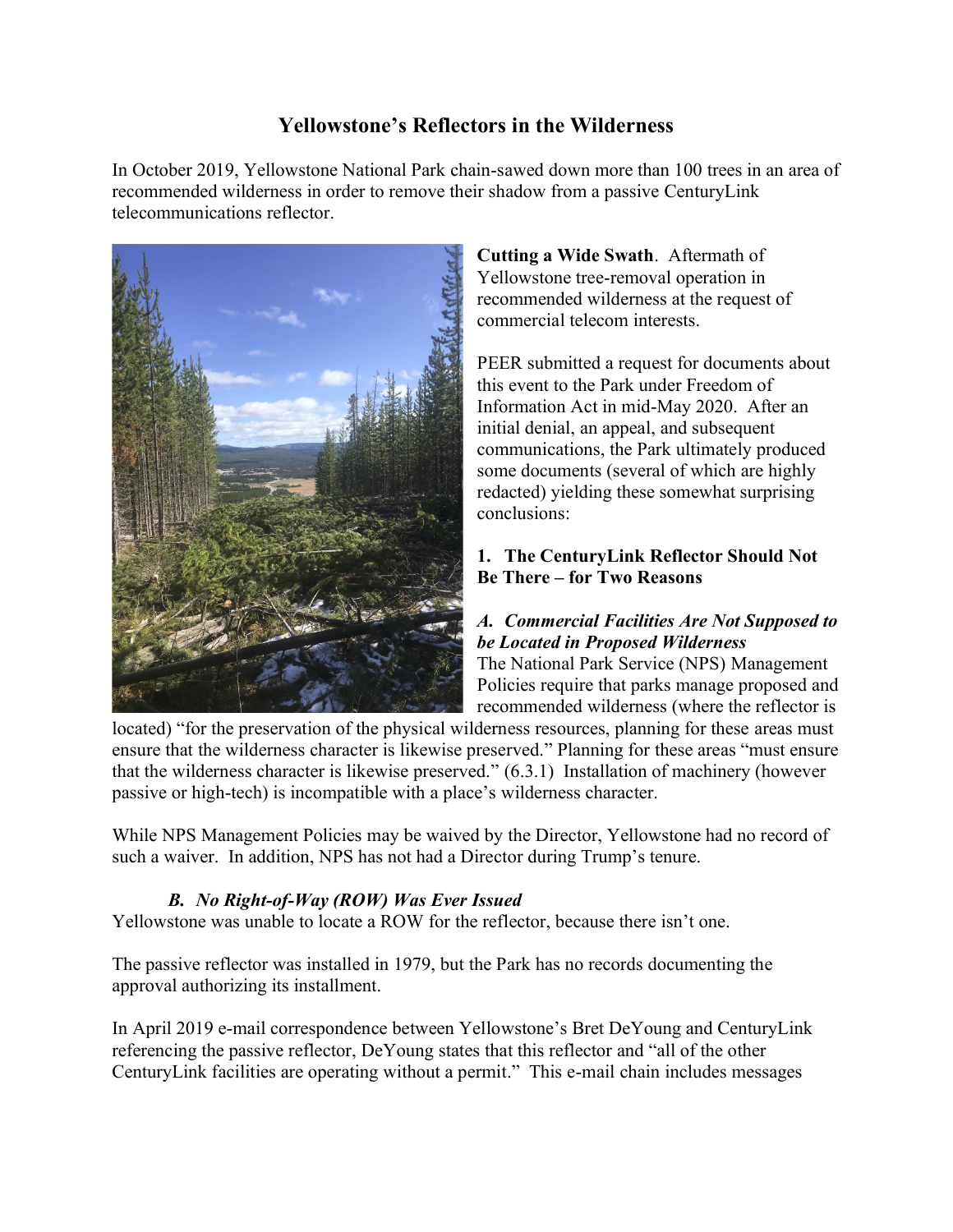from Grand Canyon officials to CenturyLink telling them that they are operating under an expired ROW permit in that park.

In an e-mail dated November 15, 2019, DeYoung refers to "the not completed ROW sent in 2002." Yellowstone was able to produce a copy of this draft ROW for Qwest (CenturyLink's predecessor). This nine-page draft specifically mentions four "passive reflectors" and also cites "Additional Terms and Conditions" that:

"No vegetation may be cut or destroyed without first obtaining approval from the Superintendent. Any vegetation that must be removed shall be mitigated as specified by the Superintendent."

There are no documents describing any mitigation for clear-cutting more than 100 mature trees.

#### *2. Yellowstone Did Not Inform the Public*

Until it sought public comment in 2019 on a parkwide Wi-Fi proposal, the Park did not make any announcements about the passive reflector located in recommended wilderness.

The tree-cutting project was posted at the NPS Planning, Environment and Public Comment (PEPC) website on September 17, 2019, but not for the public to see, as it was posted for internal NPS use only. PEER discovered the tree cutting referenced in other Yellowstone documents provided in response to a completely different Freedom of Information Act request.

### *3. Yellowstone Never Did Required Environmental Reviews*

PEER sought a copy of any Environmental Assessment from 1979 or 1980 prepared for the original approval of the reflector. A July 1979 letter from Yellowstone referenced such an EA. Yellowstone stated that there are "no responsive documents" to this request. Presumably, the Park did no environmental review prior to authorizing these reflectors.

When the issue of tree cutting arose some 30 years later, Yellowstone eschewed an EA as well. Instead, it declared that the project was Categorically Excluded from further review under the National Environmental Policy Act. The Environmental Screening Form to support this finding answered the question of whether this project would "have significant impacts on… wilderness" by checking a box listed as "No." Yellowstone also answered "No" to these questions: Would the project have "highly controversial environmental effects" and "highly uncertain and potentially significant environmental effects."

### *4. Questionable Rationale for Tree Removal*

Yellowstone provided a Minimum Requirement Analysis (MRA) Worksheet dated September 27, 2019 for the proposed clearing of trees blocking the "microwave beam paths."

The MRA is part of the wilderness management process, to assure that any denigration of wilderness values is absolutely necessary. The MRA is, by policy, limited to –